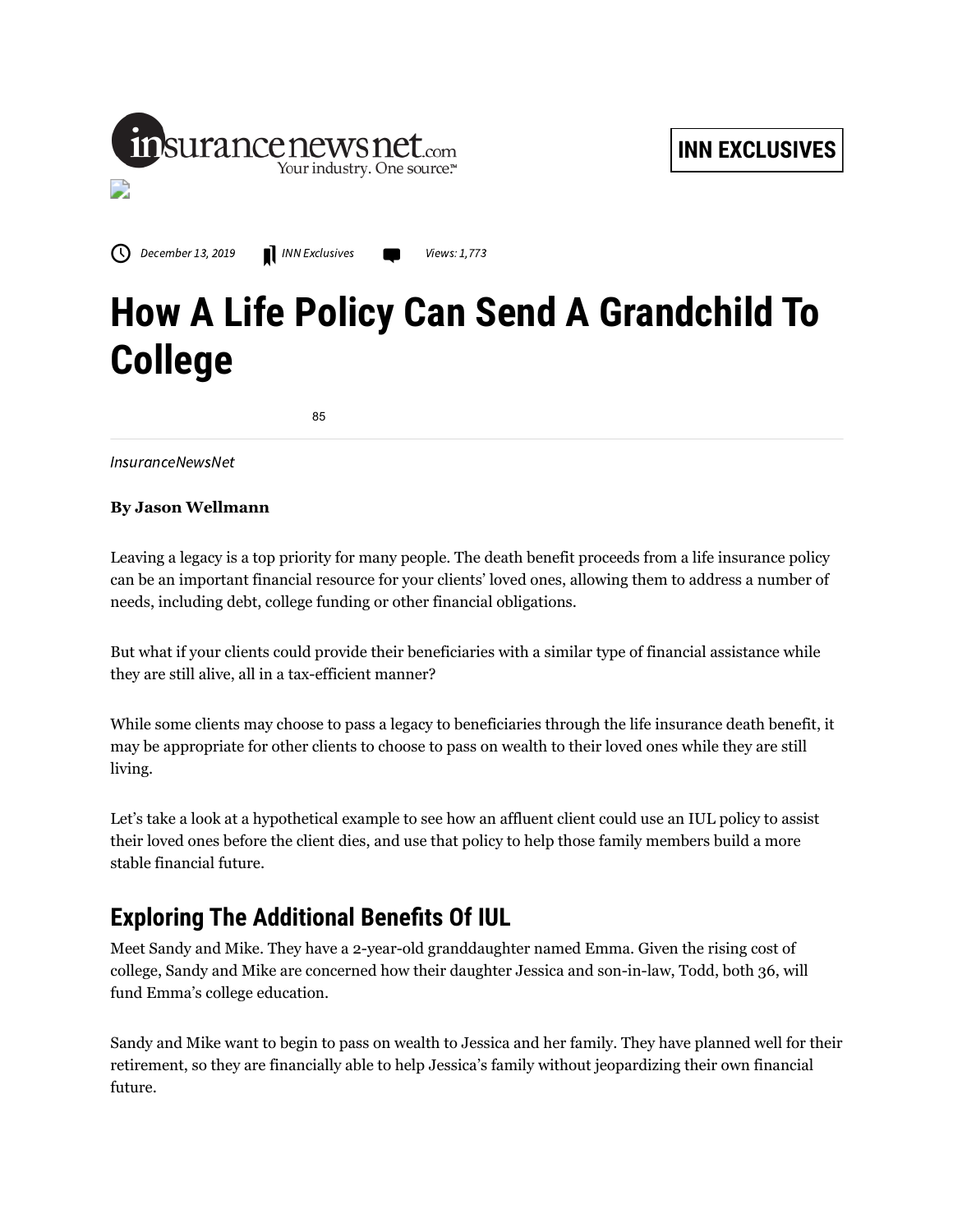Their financial professional and tax advisor suggest that Sandy and Mike each gift \$15,000 (the annual gift tax exclusion) for the next 17 years to Jessica, which she will use to pay the premium on an IUL policy.

This will provide the death benefit protection for Jessica's family –as well as the opportunity to build accumulation value. Any available cash value can then be accessed through policy loans or withdrawals to help supplement a wide range of future financial responsibilities, including Emma's college expenses.

In this scenario, Jessica's IUL policy – funded by a \$30,000 annual gift from Sandy and Mike – may be able to provide the following financial benefits to Jessica and her family after 20 years, when Emma graduates from college. (This assumes the policy experiences accumulation between the time it is issued and when policy loans are taken. This hypothetical example is for illustrative purposes only and does not represent actual clients. It is only one example of how this strategy could work).

An indexed policy loan (a type of loan amount that earns interest) can be used to help Emma pay back any student loans she uses to help pay for college. This gives the accumulation value in the IUL policy another four years to potentially accumulate while Emma is attending college.

An indexed policy loan also can help Jessica and Todd pay off their mortgage. Jessica and Todd can access the policy's available cash value through policy loans to get out of debt and help pay off their mortgage.

Jessica and Todd will have access to any remaining cash value through policy loans or withdrawals to help supplement their retirement income.

When implementing this legacy strategy, it's important to keep the following considerations in mind.

An IUL policy may be subject to market volatility to a certain extent. It is possible to earn 0% interest in any given year. In addition, IUL is not a source of guaranteed retirement income.

The policy must earn sufficient interest to support a loans strategy. Actual interest credited to the life insurance policy will impact the potential loan amounts.

The amount of interest the policy earns impacts the amount of cash value available, and there is no guarantee that there will be sufficient cash value available to keep the policy in force, which presents the potential for risk to the policy.

When accessing policy loans and withdrawals, the available cash value and death benefit will be proportionally reduced and the loans may be taxable if the policy lapses or is surrendered. Your clients should consider the potential tax implications of taking policy loans and withdrawals, and discuss them with their tax professional.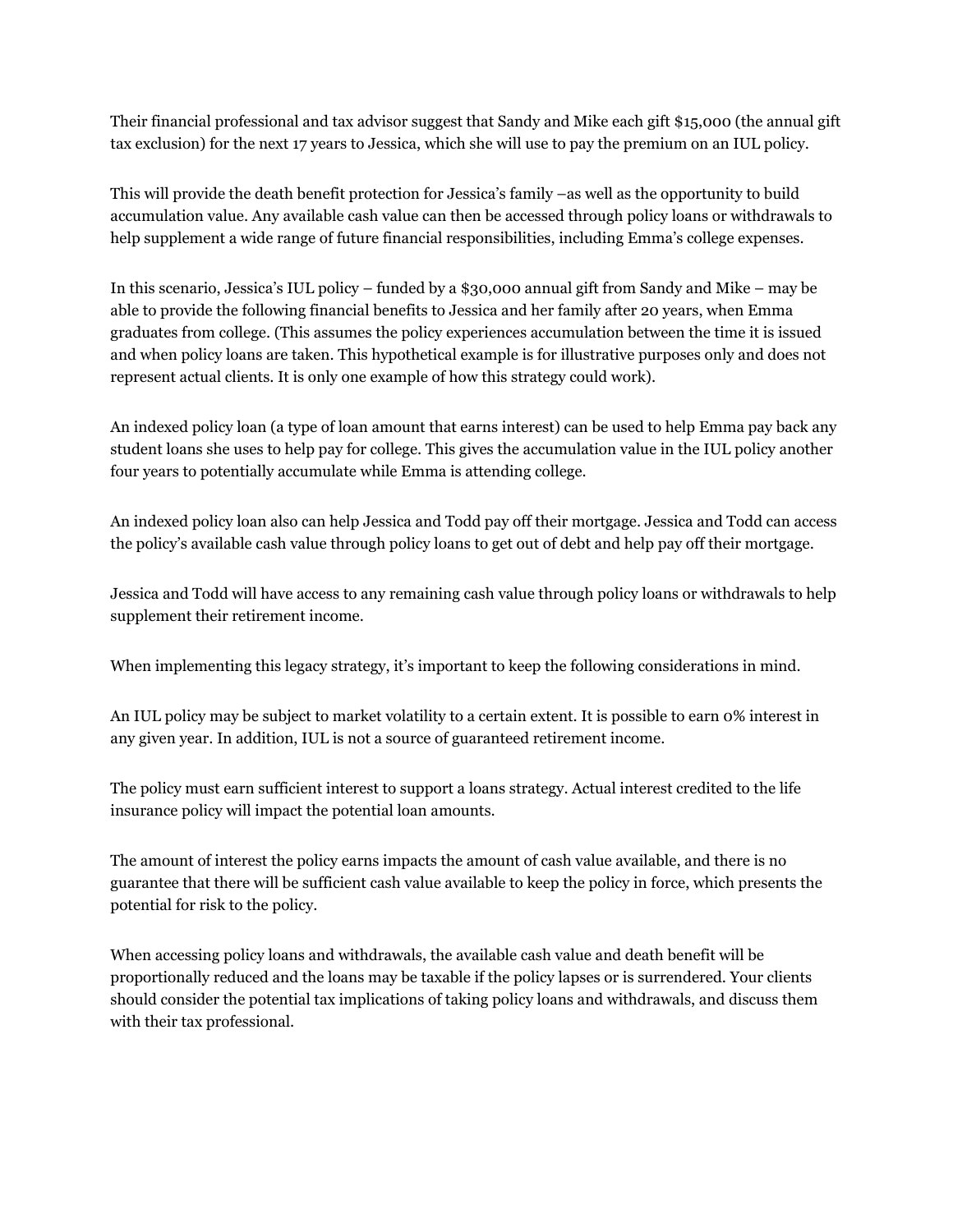When taking policy loans, your clients need to be sure that they are managing the policy values and premium payments to ensure that the policy remains in force. It is important to review the potential impacts of taking sustained loans at a variety of rates.

This strategy is not suitable for everyone. Along with your guidance, clients should be encouraged to consult with their tax advisor to determine if this strategy is appropriate for their individual situation.

## **People Are Struggling**

Multiple reports demonstrate that many people are currently struggling with different aspects of their finances, including student loan debt, credit card debt and general lack of retirement savings. Consider the following:

- » **Student loan debt.** There are 45 million borrowers who collectively owe more than \$1.5 trillion in student loan debt in the U.S. Student loan debt is now the secondhighest consumer debt category - behind only mortgage debt - and higher than both credit cards and auto loans. Borrowers in the Class of 2017, on average, owe \$28,650, according to the Institute for College Access and Success.
- » **Credit card debt.** Total U.S. credit card debt was \$868 billion in second quarter 2019, a 4.7% increase from the same time the previous year, according to a report published by The Motley Fool. As of June 2019, the average credit card debt per S. household was \$8,398, the Federal Reserve reported. Fifty-five percent of U.S. adults who have credit cards report also having debt, according to a CNBC report.
- » **Lack of retirement savings.** According to a study from Transamerica, median retirement savings for American workers sit at around \$50,000. Even more worrisome, a recent report from the Federal Reserve found that nearly a quarter of all American adults have no retirement savings or pension at all.

These are alarming statistics underscoring the idea that many people need help with these financial challenges sooner rather than later. Index universal life insurance can provide necessary death benefit protection as well as accumulation potential that can be a financial resource for loved ones in the near future and potentially for generations to come.

As this example shows, an IUL policy can be a powerful way to help your affluent clients provide for their children now and start a solid foundation for the next generation as well. With the combination of financial protection, tax benefits and loan flexibility, IUL can be a great way for these clients to accomplish multiple goals. And the best part of this legacy strategy is that your clients can still be around to experience the positive impact their gift can provide.